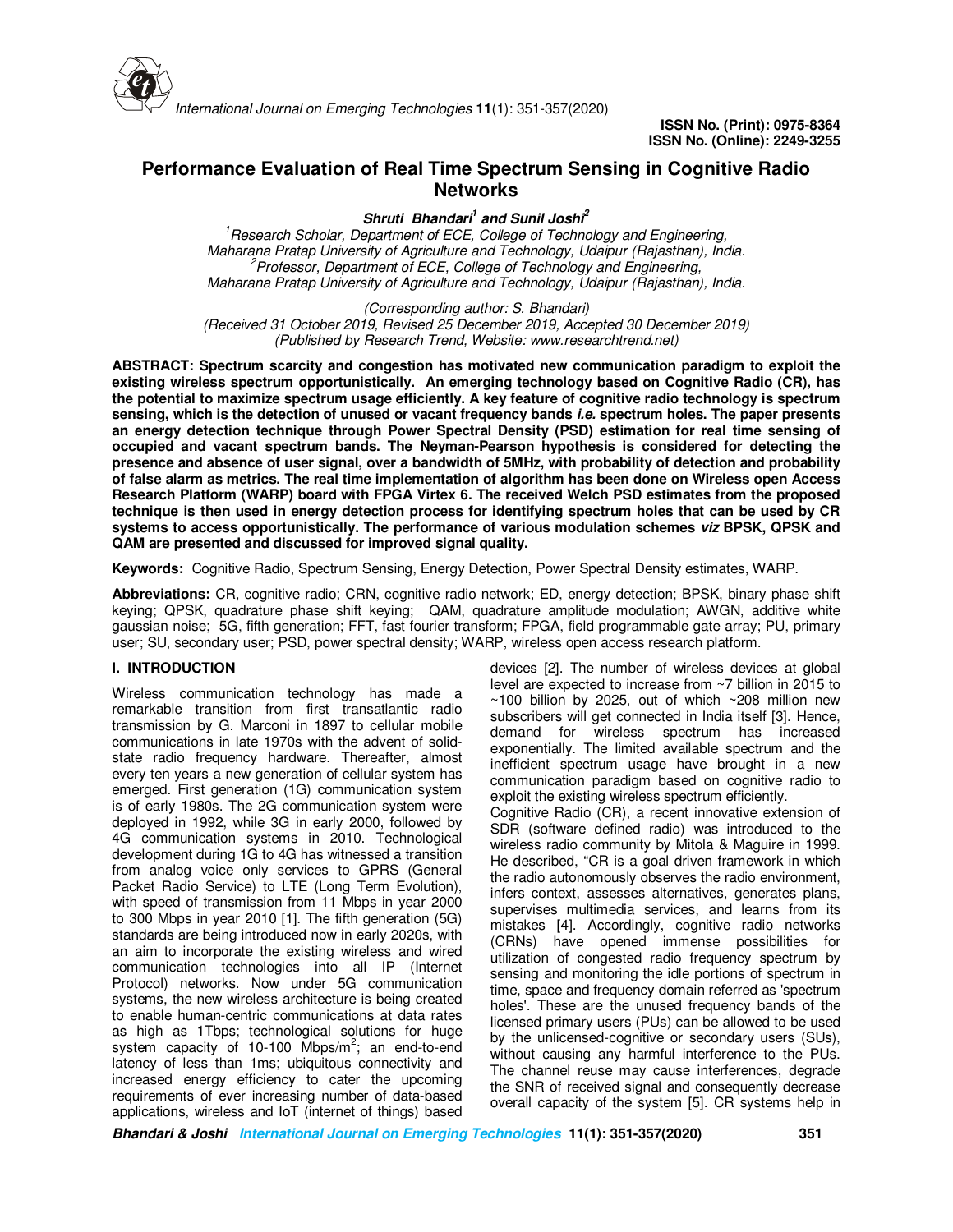overcoming these issues by spectrum management strategies implemented through cognitive cycle.

CR systems works in coordination with the receiver and transmitter channel in a Cognitive Cycle comprising of four steps: *first step* is spectrum sensing and analysis at the receiver end to detect the unused frequency bands. The channel identification on the receiver side for coherent detection of the message signal and planning possible action strategies is the *second step.* Deciding the optimal operative strategy to allow spectrum sharing after learning from provided information is the *third step*  of cognitive cycle. *Last step,* is spectrum mobility for providing uninterrupted communication to SUs while switching to alternate spectral band if PU resumes the networks. Reliable spectrum sensing is one of the key technologies for enabling spectrum coexistence and efficient utilization of available spectrum.

### **II. RELATED WORK**

In CR systems, spectrum sensing is the major task for detection and monitoring of spectrum holes. Energy detection, matched filtering detection, and cyclostationary (or feature detection) are classical spectrum sensing techniques where sensing algorithms are based on the users' transmitted signal. Such algorithms are less complex and technologically mature. Among different methods for spectrum sensing, energy detection (ED) is simple to realize hence most popular signal detection method in practical implementation. Moreover, any prior information about the PU *i.e.* transmitted signal properties, channel information, or even the type of modulation is not required for ED algorithm. Although, ED technique suffers from poor performance at low SNR, however literature reveals various algorithms and variations of ED to get best out of this simple technique towards optimizing the spectrum usage [6]. Although energy detection can be implemented in time as well as in frequency domain, however the approach is more flexible in frequency domain. Urkowitz (1967) proposed a model for the general analysis of energy detector in time domain in Additive White Gaussian Noise (AWGN) channel [7]. Lee and Akyildiz (2008) proposed maximum a posteriori probability (MAP) based sensing framework on the energy detection and primary user activities based decision criterion to address the interference and the spectrum efficiency issues [8]. Moghimi *et al.*, (2011) proposed a novel hybrid ED scheme for spectrum sensing which turned out to be of low–complexity with locally optimal decision metric [9]. Dhope *et al.,* (2011) described a hybrid detection method which exploited the advantages of energy detection and covariance absolute value for different types of input [10]. Various aspects of hybrid detection based on ED and cyclostationary techniques are reviewed [11]. Chen (2010) proposed a modified ED algorithm, wherein the squaring operation of the signal amplitude is replaced with an arbitrary positive power operation [12]. Periodogram and Welch's periodogram has been quite a popular method for ED simulation studies [13-17]. To improve the performance and detection sensitivity, double threshold and dynamic threshold [18-20] based energy detection algorithm have been proposed. Koley *et al*., (2015) applied gradient-based ED for wide band in GSM and CDMA bands [21]. Digham *et al.,* (2007)

focused on multiple antenna processing based energy detection under different fading channels and quantify the improvement in the probability of detection [22]. Pandharipande and Linnartz (2007) compared multiple antenna CR processing *vis-a-vis* a single antenna based ED scheme under Rayleigh fading channel [23]. Ciftci and Torlak (2008) compared ED models in AWGN and Rayleigh channels [24]. ED technique has been used for narrow band sensing and wideband sensing by employing an array of energy detectors as multiband joint detection (MJD) [25, 26].

For CR based communication system, experimental implementation is an important step to demonstrate its working over-the-air. CR testbed/CR platform can significantly speed up the simulation and experimental evaluation in real time [27, 28]. Although, literature survey revealed versatility of energy detection technique under varied communication system, only few have demonstrated the experimental implementation using BEE2 Memec, USRP and WARP platform [13-15, 20, 29, 30].

In this paper, spectrum sensing based on energy detection technique through power spectral density (PSD) estimation is studied in frequency selective AWGN environment for signals under various modulation schemes. The implementation of proposed simplistic CRN simulation was performed on WARP (Wireless open-Access Research Platform) for real time sensing of occupied and vacant frequency bands.

# **III. METHODOLOGY AND EXPERIMENTAL SETUP**

### *A. Energy detection based spectrum sensing*

Spectrum sensing provides the required awareness about spectrum availability to the CR environment and is formulated as a binary hypothesis:

 $H_0: x_n = w_n$ 

 $H_1$  :  $x_n = s_n + w_n$ ,  $n = 1, 2, ..., N-1$ 

where,  $x_n$  is the n<sup>th</sup> sample of the received by a SU,  $s_n$  is the primary transmitted signal by the PU and  $w_n$  is the additive white gaussian noise(AWGN) with mean zero and variance  $\vec{\sigma}^2$ . The variable, N denotes number of signal samples.

 $H_0$  and  $H_1$  represent the null hypothesis and true hypothesis respectively. The Neyman-Pearson criteria is used to compare the test statistics, T with predefined threshold  $\lambda$ , for the energy detection method which is expressed as [6]:

$$
H_1
$$
  
\n
$$
T(x) = \sum_{n=0}^{N-1} x_n^2 \ge \lambda
$$
  
\n
$$
H_0
$$
 (1)

The sensing is based on test statistic values of signal samples received; if the threshold value exceeds the value of test statistics, it is inferred that H<sub>1</sub> is true *(i.e.*) PU present, channel is occupied and busy), otherwise H<sub>0</sub> (*i.e.* PU absent, channel is vacant or unused).

For detection of the signal energy, the received signal is first passed through a Band Pass Filter (BPF), sampled by ADC (analog-to-digital converter) and then it is converted to frequency domain by taking its Fast Fourier Transformation (FFT) followed by squaring its magnitude and then taking average over the selected band. Average power is finally compared with the threshold,  $\lambda$  for identification of the idle slot in the

**Bhandari & Joshi International Journal on Emerging Technologies 11(1): 351-357(2020) 352**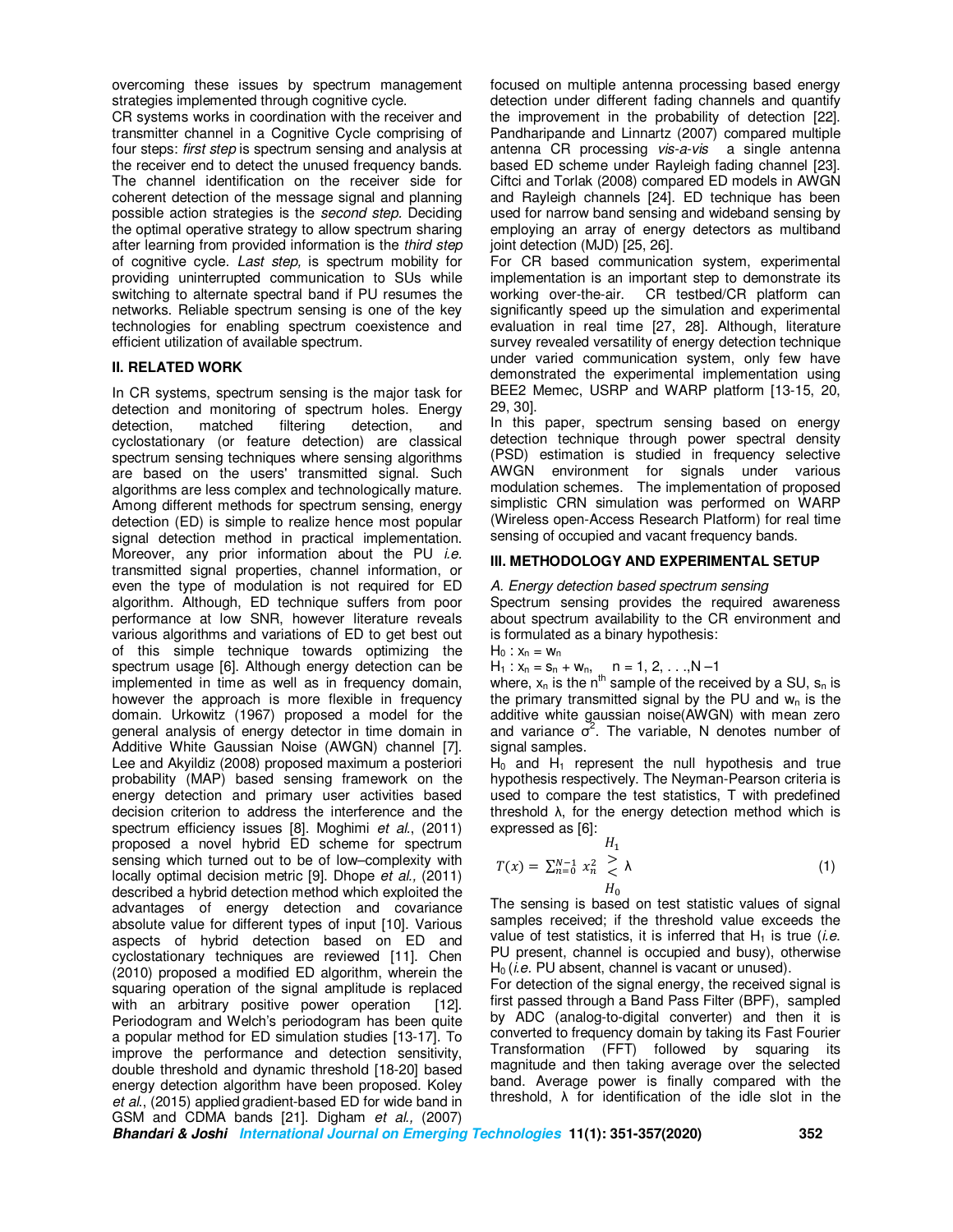chosen bandwidth of spectrum. This property is used for simulations and implementation on wireless platform.

The Probability of detection  $(P_D)$ , is the probability of finding a channel occupied actually by the PU. This occurs when the value of received test statistics, T is greater than the value of threshold, indicating the hypothesis  $H_1$  and is given as [13]:

$$
P_D = P(T > \lambda / H_1) = Q\left(\frac{\lambda - N\sigma_x^2}{\sqrt{2N}\sigma_x^4}\right) \tag{2}
$$

 $\overline{\mathbb{Z}}$  where, Q represents standard Gaussian complementary cumulative distribution function,  $\sigma_x^2$  is the variance of transmitted signal and N is the number of samples.

The probability of finding channel occupied when it is actually vacant is the probability of False Alarm ( $P_{FA}$ ). It is indicated by the hypothesis  $H_0$  and is given as [13]:

$$
P_{FA} = P(T < \lambda / H_o) = Q\left(\frac{\lambda - N\sigma_x^2}{\sqrt{2N}\sigma_x^4}\right)
$$
 (3)

√ Probability of missed detection (*PM*) is given as,

$$
P_M = 1 - P_D \tag{4}
$$

While a missed detection reduces the spectral efficiency, a false alarm causes interference with the PU detection, therefore optimum detection performance is achieved when detection probability is maximized subject to the constraint of the probability of false alarm. As per IEEE 802.22 standard, the false-alarm probabilities and detection probability are assumed to be  $P_{FA} \leq 0.1$  and  $P_D \geq 0.9$ .

## *B. Power Spectral Density Estimation by Periodogram and Welch Method*

In frequency domain, power spectral density (PSD) estimation is considered to obtain the energy measurement, which is used to decide presence or absence of user signal.

To optimize the performance of the detection method, it is important to accurately estimate the energy or its equivalent, the power of bandwidth of interest. The periodogram is the simplest non-parametric method of PSD estimation [16]. It can be obtained by first estimating the autocorrelation sequence from the observed samples  $x[0], x[1], ..., x[N-1]$  and applying the FFT to transforms a signal from a time domain to a frequency domain. Periodogram makes use of the power of each frequency of the signal for PSD estimation. This property is used in the simulations and for real-time implementation. However, due to high variance periodogram are inconsistent. By applying Welch's approach, data are divided into several overlapping segments. Then a window function is applied on each segment, followed by computing of periodogram for each segment. Lastly, the averaged periodogram of each segment is known as Welch Periodogram [17]. They are consistent and can be used to achieve better resolution of the signal.

# *C. Hardware and Software setup*

All simulated operations between transmitter and receiver *i.e.* modulation, energy detection by PSD estimation and allocation were done using MATLAB-2018b and Xilinx iMPACT.

The flow diagram depicting energy detection simulation is shown in Fig. 1. After initialization of carrier and sampling frequency bands, user data is modulated over frequency bands using different modulation techniques *viz*. Binary Phase Shift Keying (BPSK), Quadrature

Phase Shift Keying (QPSK) and Quadrature Amplitude Modulation (QAM).

The modulated signal is passed through an AWGN channel to the energy detector. The received PSD output recorded as Periodogram and Welch's periodogram is used to assess the cognitive spectral environment about the occupied and vacant spectrum slots status based on the Neyman-Pearson criteria. On detecting a vacant slot, SU is allotted to that slot. In Matlab, Periodogram function,  $P_{xx}$  Periodogram(s) is used and average power in the signal over that particular frequency band is  $H_{PSD}$  = dspdata.psd( $P_{xx}$ ).



**Fig. 1.** Flow chart for PSD based energy detection.

WARP is used for validating the performance of energy detector. WARP has a reconfigurable field programmable gate array (FPGA) for performing signal processing applications which supports different radio boards at the front end. For present study two WARP boards with Xilinx Virtex-6 LX240T FPGA (Mango Communications, USA) each with one antenna 2.4/5GHz were used. The primary user signals are generated in transmitter WARP board whereas other WARP board is configured as a receiver board for secondary user. Transmission and reception of the signal are performed wirelessly. A common Ethernet Switch (1Gbps) connects the transmitting WARP nodes, receiving WARP nodes and host PC equipped with WARPLAB7 and Simulation Software to establish the communication link. The hardware setup for experimental implementation of spectrum sensing is shown in Fig. 2. The chosen frequency band (1 MHz - 5MHz) is the input signal for FPGA implementation. The received signal is sampled by A/D Converter with frequency of 12 MHz.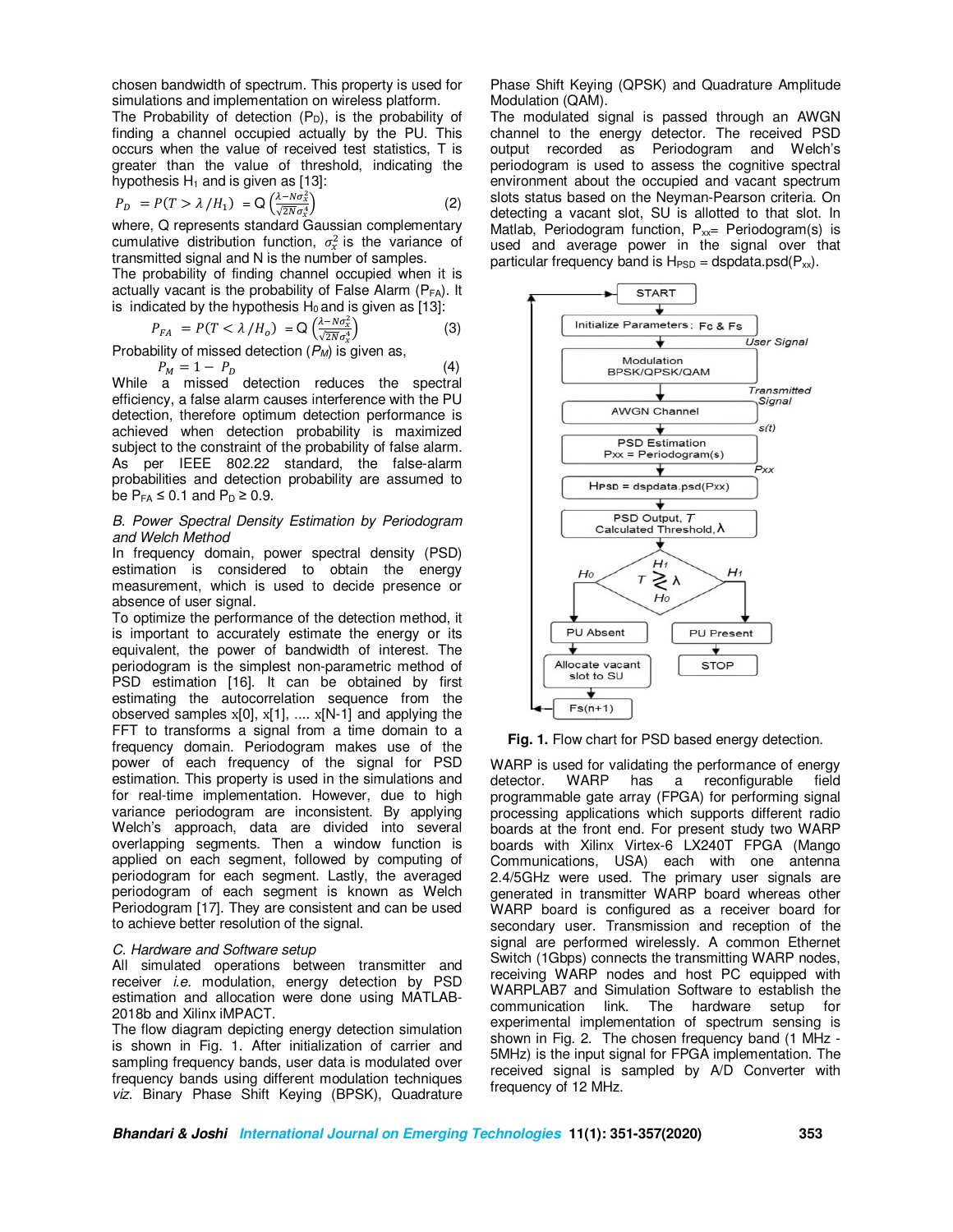

**Fig. 2.** Experimental Setup.

Following parameters were considered for present work. Number of samples: 1000

| Carrier frequencies, F <sub>c</sub> :         | 1, 2, 3, 4, 5 MHz |
|-----------------------------------------------|-------------------|
| Sampling frequency, F <sub>s</sub> :          | 12 MHz            |
| Signal to Noise Ratio, SNR:                   | $-30$ db to 10 db |
| Probability of false alarm, P <sub>FA</sub> : | 0.001, 0.01, 0.1  |
| Threshold value at $P_{FA} = 0.01$ :          | 1.0735            |
|                                               |                   |

# **IV. RESULTS AND DISCUSSION**

A simplistic CR environment with multiple users is simulated for monitoring the spectrum holes. Probability of detection,  $P_D$  of primary user signal over 5 MHz is computed using test statistic (*T*),



**Fig. 3.** ROC plots for the energy detector at SNR 10dB. **Fig. 4.** Probability of detection *vs* SNR at different PFA.

# *A. Performance evaluation of Energy detection*

The performance of Energy Detector is measured by its ability to achieve maximum detection probability at an optimum false alarm probability for a given SNR. The receiver operating characteristic (ROC) curves, as plot of P<sub>D</sub> *vs* P<sub>FA</sub> are the performance metrics for evaluating the performance of sensing technique.

Fig. 3 shows ROC plots for BPSK signal at SNR value of 10 dB. Simulated results are found to be in close proximity to the theoretical model.

### *B. Effect of SNR on Probability of Detection*

From the PSD based data about PU's activity, SUs sense the channel and translate the values of SNR to P<sub>D</sub> using Neyman-Pearson detection strategy at a constant  $P_{FA}$ . Fig. 4 shows the variation of  $P_D$  with SNR for different  $P_{FA}$  values, from where probability of false alarm as 0.01 was considered as optimum value for further studies on estimating  $P_D$  values for different models under study.

Probability of detection and probability of missed detection at different SNR values ranging from −30 dB to  $+10$  dB at constant  $P_{FA}$  as 0.01 were computed using Eqn. (2) and (4), values are included in Table 1. With increasing SNR, the detection probability increases and probability of missed detection decreases; at SNR value  $\ge$  -5 dB, P<sub>D</sub> reaches unity whereas P<sub>M</sub> reduces to zero for BPSK and QPSK modulated signal.



| Table 1: SNR based Performance of spectrum sensing by energy detection for BPSK and QAM modulated |
|---------------------------------------------------------------------------------------------------|
| signal at $P_{FA} = 0.01$ .                                                                       |

| <b>SNR</b> | <b>BPSK</b> |         | <b>QPSK</b> |          | QAM    |          |
|------------|-------------|---------|-------------|----------|--------|----------|
| (dB)       | $P_{D}$     | $P_{M}$ | $P_{D}$     | $P_{M}$  | $P_D$  | $P_M$    |
| $-30$      | 0.2836      | 0.7164  | 0.1806      | 0.8194   | 0.0022 | 0.9978   |
| $-25$      | 0.3006      | 0.6994  | 0.2012      | 0.7988   | 0.0087 | 0.9913   |
| $-20$      | 0.3565      | 0.6435  | 0.2525      | 0.7475   | 0.0125 | 0.8750   |
| $-15$      | 0.5433      | 0.4567  | 0.2633      | 0.7367   | 0.0260 | 0.9740   |
| -10        | 0.9321      | 0.0679  | 0.8021      | 0.1979   | 0.8140 | 0.1860   |
| -9         | 0.9757      | 0.0243  | 0.8757      | 0.1243   | 0.9671 | 0.0329   |
| -8         | 0.9945      | 0.0055  | 0.9545      | 0.0455   | 0.9970 | 0.0030   |
| $-7$       | 0.9994      | 0.0006  | 0.9784      | 0.0216   |        | 0        |
| -6         | 0.9994      | 0.0006  | 0.9964      | 0.0036   |        | 0        |
| $-5$       |             | 0       |             | 0        |        | 0        |
| $\Omega$   |             | 0       |             | $\Omega$ |        | $\Omega$ |
| 10         |             | 0       |             | $\Omega$ |        | 0        |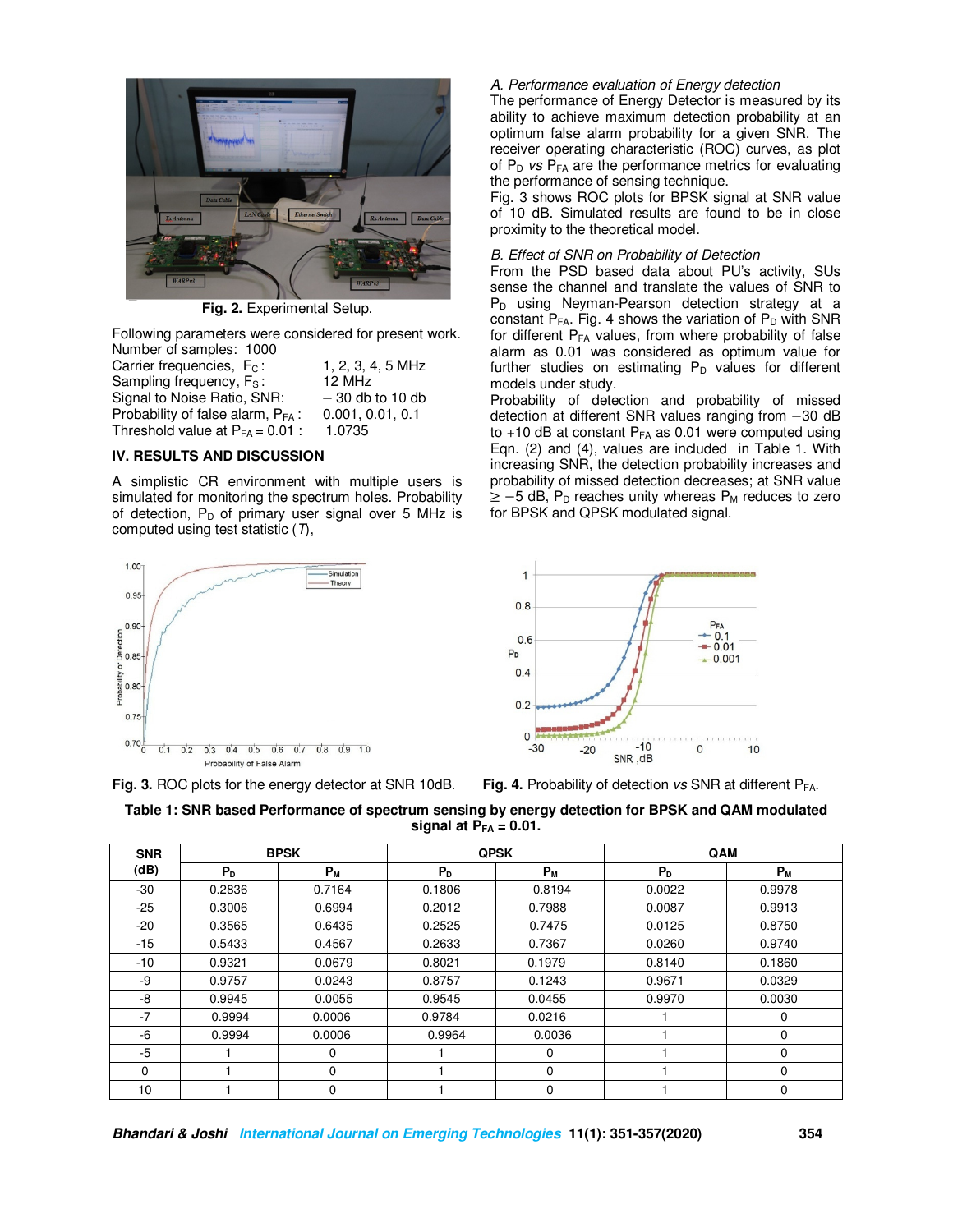For QAM signals the  $P_D$  reached unity and  $P_M$  reduces to zero at SNR value ≥ −7 dB.

Fig. 5 includes representative periodogram at SNR -10 db and +10 db, which gives a comparative view on the effect of noise on transmitted signal. In general, high disturbances (noisy channel) were observed in channel at lower SNR, which might leads to high probability of error in the received signal.

On comparing the simulation results, it was clear that signal resolution for slot status identification (occupied or vacant) could be achieved at much lower SNR for received signal modulated under QAM as compared to the BPSK and QPSK signals. These observations are in concordance with earlier sensing studies based on energy detection [29].



**Fig. 5.** Energy detector output as periodogram psd estimates at SNR -10 db (upper row) and +10 db (lower row) for BPSK, QPSK and QAM signals.



**Fig. 6.** Welch curves showing channel allocation to SUs for QAM signal in AWGN channel for multiple slots. A: 3 PU, 0SU; B: 3PU, 1 SU; C: 3PU, 2SU.

#### *C. Monitoring Spectrum Holes by Welch method*

For allocation of idle spectrum bands to SUs, the CR system continuously monitors for spectrum hole through energy detection. Frequency signal peaks in periodogram higher than that of the threshold value are marked as occupied channel. The lower frequency peaks are indicative of vacant /free channel, designated as spectrum holes. Welch method revealed PSD estimates with high contrast and resolution to differentiate the busy an idle band and are therefore considered better for monitoring the spectrum holes as shown in Fig. 6 for QAM signal. Fig. 6-A depicts a stage where three primary users:  $PU_1$ ,  $PU_2$  and  $PU_3$  are present at  $1<sup>st</sup>$ ,  $4<sup>th</sup>$  and  $5<sup>th</sup>$  slots respectively and  $2<sup>nd</sup>$  and 3<sup>rd</sup> slots are identified as spectrum holes where no activity of PU is recorded, confirming that PU is absent.

Looking at the available vacant slot, now the CR system will automatically assign it to the SUs. Among the available frequency slots,  $SU<sub>1</sub>$  access the channel as per local allocation policy. Presently  $SU<sub>1</sub>$  is shown to occupy channel 4 as evident from increased power of 4<sup>th</sup> slot (Fig. 6-B). Now the system will again search for the next spectrum hole and automatically assign available  $3^{rd}$  slot to  $SU<sub>2</sub>$  as shown in Fig. 6-C.

### **V. CONCLUSION**

Spectrum sensing using energy detection based on PSD estimates for CRNs has been performed successfully in a multiple user environment. Simulations were carried out for BPSK modulated, QPSK modulated and QAM signals and discussed. On varying the values

**Bhandari & Joshi International Journal on Emerging Technologies 11(1): 351-357(2020) 355**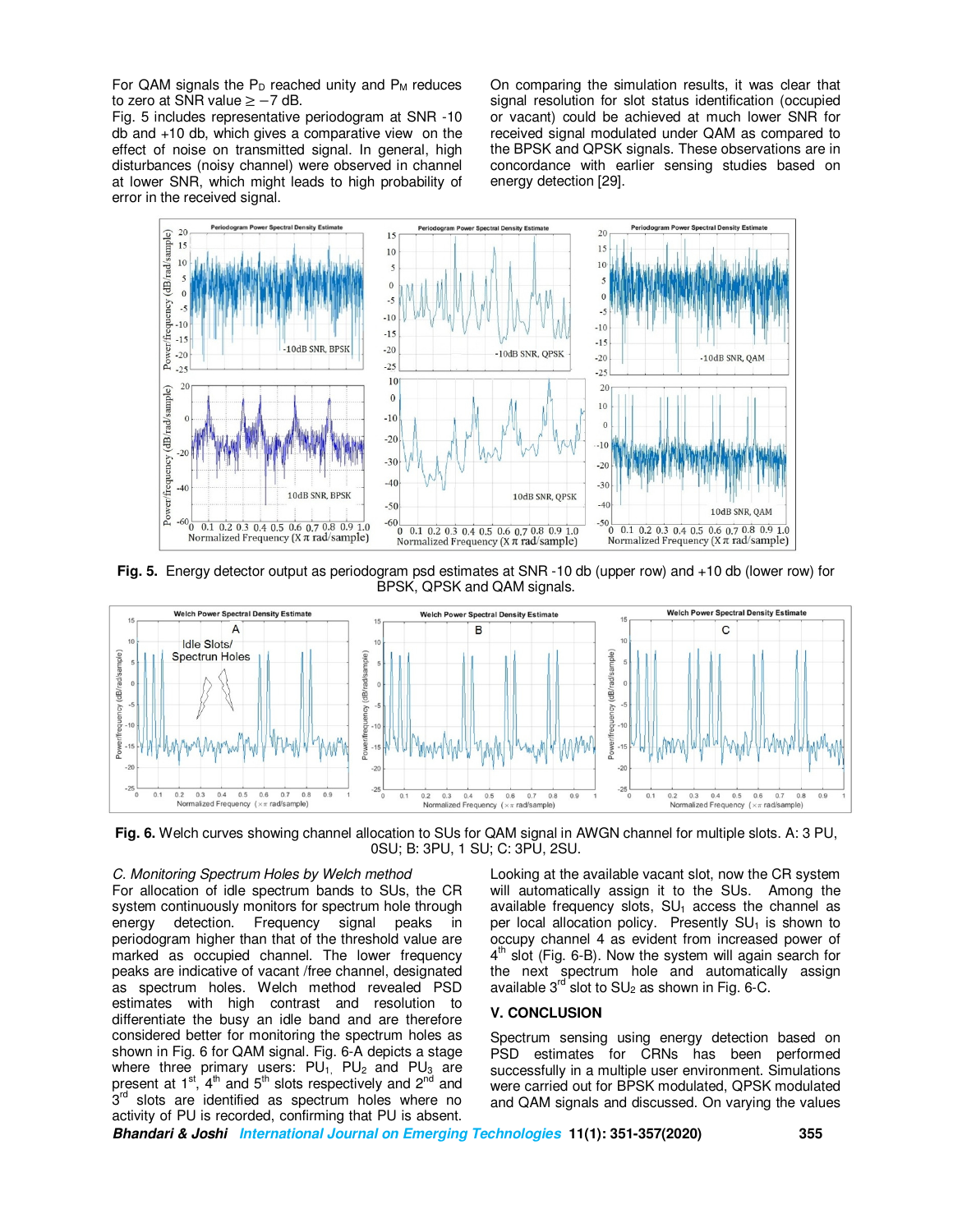of SNR, it was observed that for lower SNR values, performance of detections was reduced. For QAM signals, detection occurred at SNR value -7dB, thus it can sense more channels at a given time as compared to BPSK and QPSK signals. Performance of energy detection was evaluated using ROC curves. WARP boards were used for the implementation of the algorithm in real time. PSD estimates in the form of Welch Periodogram of the received signal were used to identify the available vacant bands, which could be allocated to SUs to improve the overall throughput of system.

# **VI. FUTURE SCOPE**

It is envisaged to implement the spectrum sensing model for a complex real time scenario of heterogeneous cognitive environment involving femtocells.

# **ACKNOWLEDGEMENTS**

SB wishes to acknowledge Dr. Isha Suwalka for her help and fruitful discussions.

**Conflict of Interest:** There is no conflict of interest among authors.

# **REFERENCES**

[1]. Enabling 5G in India, (2019). Telecom Regulatory Authority of India.

[2]. Bhandari, S., & Joshi, S. (2018). Cognitive Radio Technology in 5G Wireless Communications. In *2018 2nd IEEE International Conference on Power Electronics, Intelligent Control and Energy Systems (ICPEICES)* (pp. 1115-1120).

[3]. Intelligence, G. S. M. A. (2014). Understanding 5G: Perspectives on future technological advancements in mobile. *White paper*, 1-26.

[4]. Mitola, J., & Maguire, G. Q. (1999). Cognitive radio: making software radios more personal. *IEEE personal communications*, *6*(4), 13-18.

[5]. Tirmizi, A., Zadgaonkar, A. S., & Mishra, R.S. (2015). Hybrid channel allocation in wireless mobile network using hybrid genetic algorithm. *International Journal on Emerging Technologies*, *6*(2), 200-206.

[6]. Tellambura, C., & Zhang, W. (2017). Spectrum sensing methods and their performances. In *Handbook of Cognitive Radio* (pp. 1-19). Publ. Springer Nature Singapore.

[7]. Urkowitz, H. (1967). Energy Detection of Unknown Deterministic Signals. *Proc. of IEEE*, Vol. *55*(4), 523- 531.

[8]. Lee, W. Y., & Akyildiz, I. F. (2008). Optimal spectrum sensing framework for cognitive radio networks. *IEEE Transactions on wireless communications*, *7*(10), 3845-3857.

[9]. Moghimi, F., Schober, R., & Mallik, R. K. (2011). Hybrid coherent/energy detection for cognitive radio networks. *IEEE Transactions on wireless communications*, *10*(5), 1594-1605.

[10]. Dhope, T. S., Simunic, D., & Prasad, R. (2011). Hybrid detection method for cognitive radio. In *SoftCOM 2011, 19th International Conference on Software, Telecommunications and Computer Networks* (pp. 1-5). [11]. Roohi, & Dhillon, N. S. (2016). Hybrid spectrum

sensing technique based on energy and cyclostationary

techniques in cognitive radio: A Review, *International Journal on Emerging Technologies* (*Special issue on RTIESTM-2016*), *7*(1), 84-88

[12]. Chen, Y. (2010). Improved energy detector for random signals in Gaussian noise. *IEEE Transactions on Wireless Communications*, *9*(2), 558-563.

[13]. Cabric, D., Tkachenko, A., & Brodersen, R. W. (2006). Experimental study of spectrum sensing based on energy detection and network cooperation. In *Proceedings of the first international workshop on Technology and policy for accessing spectrum,* 1-8.

[14]. Povalač, K., Maršálek, R., Baudoin, G., & Šrámek, P. (2010). Real-time implementation of periodogram based spectrum sensing detector in TV bands. In *20th International Conference Radioelektronika 2010* (pp. 1- 4).

[15]. Chen, Z., Guo, N., & Qiu, R. C. (2010). Demonstration of real-time spectrum sensing for cognitive radio. *IEEE Communications Letters*, *14*(10), 915-917.

[16]. Gismalla, E. H., & Alsusa, E. (2011). Performance analysis of the periodogram based energy detector in fading channels. *IEEE Transactions on Signal Processing, 59*(8), 3712-3721.

[17]. Harjula, I., Hekkala, A., Matinmikko, M., & Mustonen, M. (2011). Performance evaluation of spectrum sensing using Welch periodogram for OFDM signals. In *2011 IEEE 73rd Vehicular Technology Conference (VTC Spring)* (pp. 1-5). IEEE.

[18]. Zhu, P., Li, J., & Wang, X. (2008). Scheduling model for cognitive radio. In *2008 3rd International Conference on Cognitive Radio Oriented Wireless Networks and Communications (CrownCom 2008)* (pp. 1-6). IEEE.

[19]. Guicai, Y., Chengzhi, L., Mantian, X., & Wei, X. (2012). A Novel Energy Detection Scheme Based on Dynamic Threshold in Cognitive Radio Systems. *Journal of Computational Information Systems, 8*(6), 2245– 2252.

[20]. Arjoune, Y., El Mrabet, Z., El Ghazi, H., & Tamtaoui, A. (2018). Spectrum sensing: Enhanced energy detection technique based on noise measurement. In *2018 IEEE 8th Annual Computing and Communication Workshop and Conference (CCWC)* (pp. 828-834).

[21]. Koley, S., Mirza, V., Islam, S., & Mitra, D. (2015). Gradient-Based Real-Time Spectrum Sensing at Low SNR. *IEEE Communications Letters, 19*(3), 391-394.

[22]. Digham, F. F., Alouini, M. S., & Simon, M. K. (2007). On the energy detection of unknown signals over fading channels. *IEEE Transactions on Communications, 55*(1), 21–24.

[23]. Pandharipande, A., & Linnartz, J. P. (2007). Performance analysis of primary user detection in a multiple antenna cognitive radio. In *2007 IEEE International Conference on Communications* (pp. 6482- 6486).

[24]. Ciftci, S., & Torlak, M. (2008). A comparison of energy detectability models for spectrum sensing.<br>In IEEE GLOBECOM 2008-2008 IEEE Global In *IEEE GLOBECOM 2008-2008 IEEE Global Telecommunications Conference* (pp. 1-5). IEEE.

[25]. ElRamly, S., Newagy, F., Yousry, H., & Elezabi, A. (2011). Novel modified energy detection spectrum sensing technique for FM wireless microphone signals. In *2011 IEEE 3rd International Conference on* 

**Bhandari & Joshi International Journal on Emerging Technologies 11(1): 351-357(2020) 356**